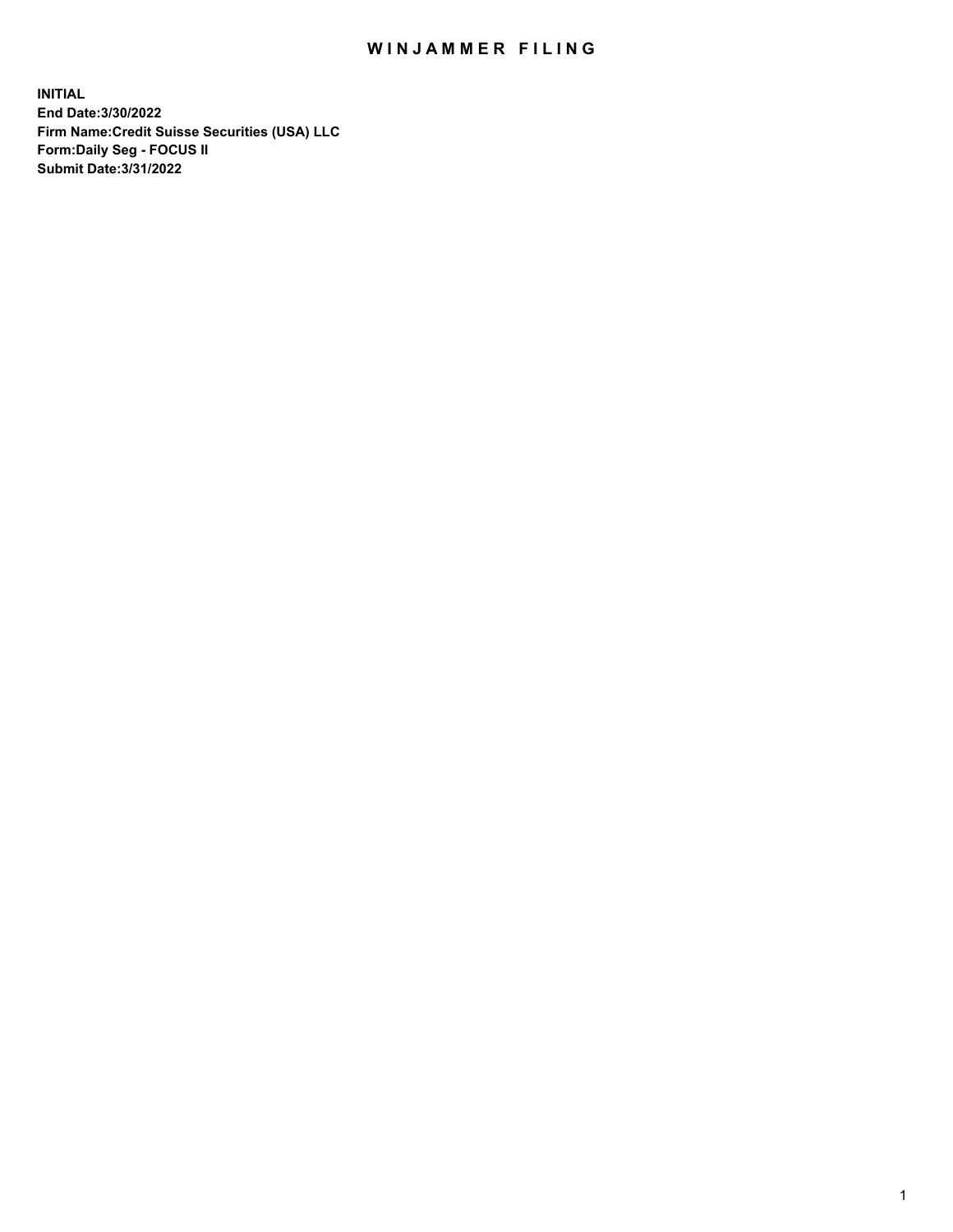**INITIAL End Date:3/30/2022** 

## **Firm Name:Credit Suisse Securities (USA) LLC Form:Daily Seg - FOCUS II Submit Date:3/31/2022**

## **Daily Segregation - Cover Page**

| Name of Company                                                                                                                                                                                                                                                                                                                | <b>Credit Suisse Securities (USA)</b><br><b>LLC</b>                   |
|--------------------------------------------------------------------------------------------------------------------------------------------------------------------------------------------------------------------------------------------------------------------------------------------------------------------------------|-----------------------------------------------------------------------|
| <b>Contact Name</b>                                                                                                                                                                                                                                                                                                            | <b>Alexander Baptiste</b>                                             |
| <b>Contact Phone Number</b>                                                                                                                                                                                                                                                                                                    | 919-994-6223                                                          |
| <b>Contact Email Address</b>                                                                                                                                                                                                                                                                                                   | alexander.baptiste@credit-suiss<br>e.com                              |
| FCM's Customer Segregated Funds Residual Interest Target (choose one):<br>a. Minimum dollar amount: ; or<br>b. Minimum percentage of customer segregated funds required:% ; or<br>c. Dollar amount range between: and; or<br>d. Percentage range of customer segregated funds required between:% and%.                         | $\frac{\frac{0}{5}}{\frac{0}{0}}$<br>0 <sub>0</sub>                   |
| FCM's Customer Secured Amount Funds Residual Interest Target (choose one):<br>a. Minimum dollar amount: ; or<br>b. Minimum percentage of customer secured funds required:%; or<br>c. Dollar amount range between: and; or<br>d. Percentage range of customer secured funds required between:% and%.                            | $\frac{0}{5}$<br>$\underline{0}$<br>$\underline{0}$<br>0 <sub>0</sub> |
| FCM's Cleared Swaps Customer Collateral Residual Interest Target (choose one):<br>a. Minimum dollar amount: ; or<br>b. Minimum percentage of cleared swaps customer collateral required:% ; or<br>c. Dollar amount range between: and; or<br>d. Percentage range of cleared swaps customer collateral required between:% and%. | $\frac{0}{5}$<br>0 <sub>0</sub><br>0 <sub>0</sub>                     |

Attach supporting documents CH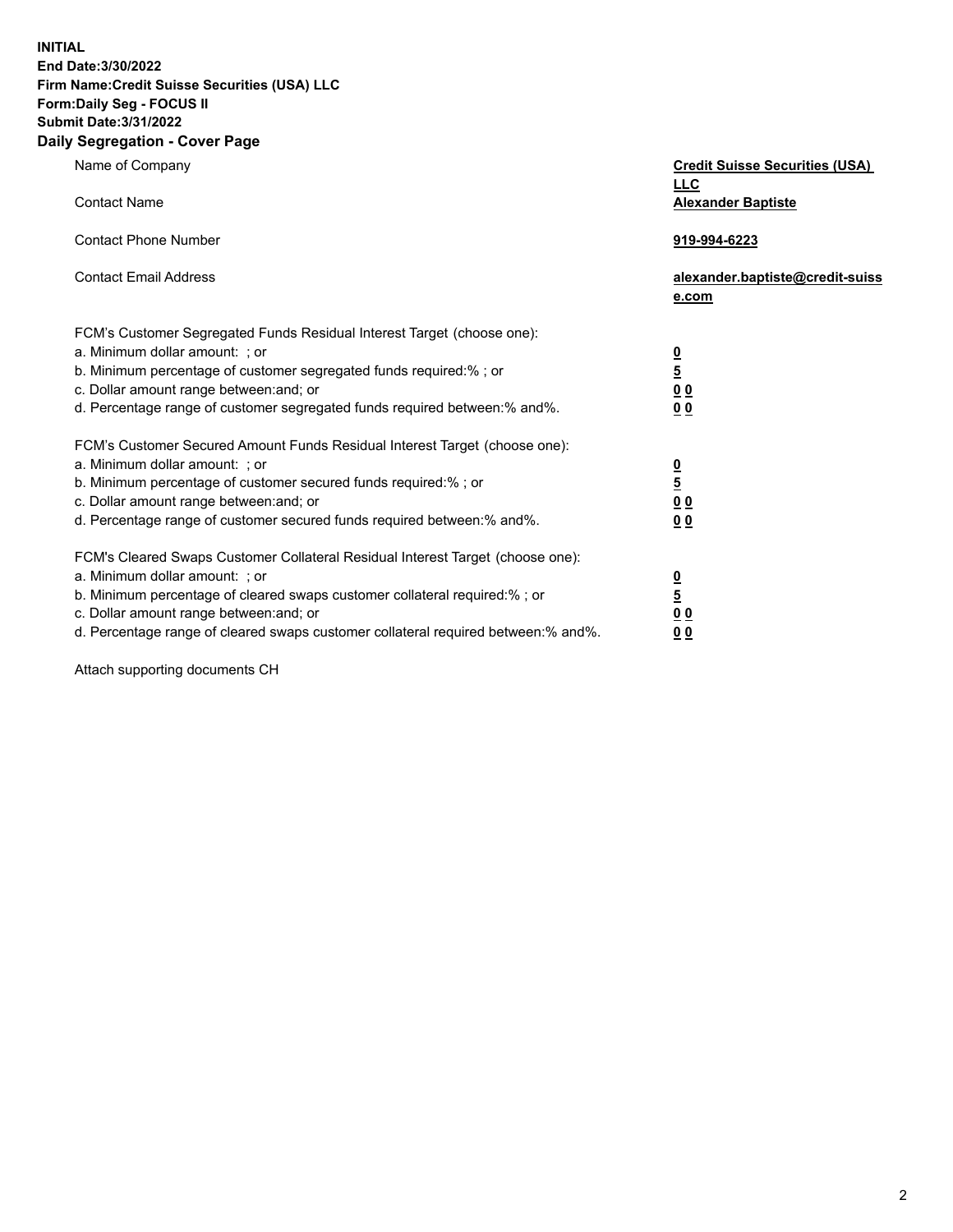**INITIAL End Date:3/30/2022 Firm Name:Credit Suisse Securities (USA) LLC Form:Daily Seg - FOCUS II Submit Date:3/31/2022**

## **Daily Segregation - Secured Amounts**

|     | Foreign Futures and Foreign Options Secured Amounts                                         |                                    |
|-----|---------------------------------------------------------------------------------------------|------------------------------------|
|     | Amount required to be set aside pursuant to law, rule or regulation of a foreign            | $0$ [7305]                         |
|     | government or a rule of a self-regulatory organization authorized thereunder                |                                    |
| 1.  | Net ledger balance - Foreign Futures and Foreign Option Trading - All Customers             |                                    |
|     | A. Cash                                                                                     | 3,194,726,132 [7315]               |
|     | B. Securities (at market)                                                                   | 31,325,416 [7317]                  |
| 2.  | Net unrealized profit (loss) in open futures contracts traded on a foreign board of trade   | -1,592,979,524 [7325]              |
| 3.  | Exchange traded options                                                                     |                                    |
|     | a. Market value of open option contracts purchased on a foreign board of trade              | 9,799,598 [7335]                   |
|     | b. Market value of open contracts granted (sold) on a foreign board of trade                | $0$ [7337]                         |
| 4.  | Net equity (deficit) (add lines 1. 2. and 3.)                                               | 1,642,871,622 [7345]               |
| 5.  | Account liquidating to a deficit and account with a debit balances - gross amount           | 226,803,340 [7351]                 |
|     | Less: amount offset by customer owned securities                                            | -226,669,738 [7352] 133,602 [7354] |
| 6.  | Amount required to be set aside as the secured amount - Net Liquidating Equity              | 1,643,005,224 [7355]               |
|     | Method (add lines 4 and 5)                                                                  |                                    |
| 7.  | Greater of amount required to be set aside pursuant to foreign jurisdiction (above) or line | 1,643,005,224 [7360]               |
|     | 6.                                                                                          |                                    |
|     | FUNDS DEPOSITED IN SEPARATE REGULATION 30.7 ACCOUNTS                                        |                                    |
| 1.  | Cash in banks                                                                               |                                    |
|     | A. Banks located in the United States                                                       | 12,741,829 [7500]                  |
|     | B. Other banks qualified under Regulation 30.7                                              | 262,063,998 [7520] 274,805,827     |
|     |                                                                                             | [7530]                             |
| 2.  | <b>Securities</b>                                                                           |                                    |
|     | A. In safekeeping with banks located in the United States                                   | 31,325,416 [7540]                  |
|     | B. In safekeeping with other banks qualified under Regulation 30.7                          | 0 [7560] 31,325,416 [7570]         |
| 3.  | Equities with registered futures commission merchants                                       |                                    |
|     | A. Cash                                                                                     | $0$ [7580]                         |
|     | <b>B.</b> Securities                                                                        | $0$ [7590]                         |
|     | C. Unrealized gain (loss) on open futures contracts                                         | $0$ [7600]                         |
|     | D. Value of long option contracts                                                           | $0$ [7610]                         |
|     | E. Value of short option contracts                                                          | 0 [7615] 0 [7620]                  |
| 4.  | Amounts held by clearing organizations of foreign boards of trade                           |                                    |
|     | A. Cash                                                                                     | $0$ [7640]                         |
|     | <b>B.</b> Securities                                                                        | $0$ [7650]                         |
|     | C. Amount due to (from) clearing organization - daily variation                             | $0$ [7660]                         |
|     | D. Value of long option contracts                                                           | $0$ [7670]                         |
|     | E. Value of short option contracts                                                          | 0 [7675] 0 [7680]                  |
| 5.  | Amounts held by members of foreign boards of trade                                          |                                    |
|     | A. Cash                                                                                     | 3,346,653,238 [7700]               |
|     | <b>B.</b> Securities                                                                        | $0$ [7710]                         |
|     | C. Unrealized gain (loss) on open futures contracts                                         | $-1,684,115,325$ [7720]            |
|     | D. Value of long option contracts                                                           | 9,799,598 [7730]                   |
|     | E. Value of short option contracts                                                          | 0 [7735] 1,672,337,511 [7740]      |
| 6.  | Amounts with other depositories designated by a foreign board of trade                      | $0$ [7760]                         |
| 7.  | Segregated funds on hand                                                                    | $0$ [7765]                         |
| 8.  | Total funds in separate section 30.7 accounts                                               | 1,978,468,754 [7770]               |
| 9.  | Excess (deficiency) Set Aside for Secured Amount (subtract line 7 Secured Statement         | 335,463,530 [7380]                 |
|     | Page 1 from Line 8)                                                                         |                                    |
| 10. | Management Target Amount for Excess funds in separate section 30.7 accounts                 | 82,150,261 [7780]                  |
|     |                                                                                             |                                    |

11. Excess (deficiency) funds in separate 30.7 accounts over (under) Management Target **253,313,269** [7785]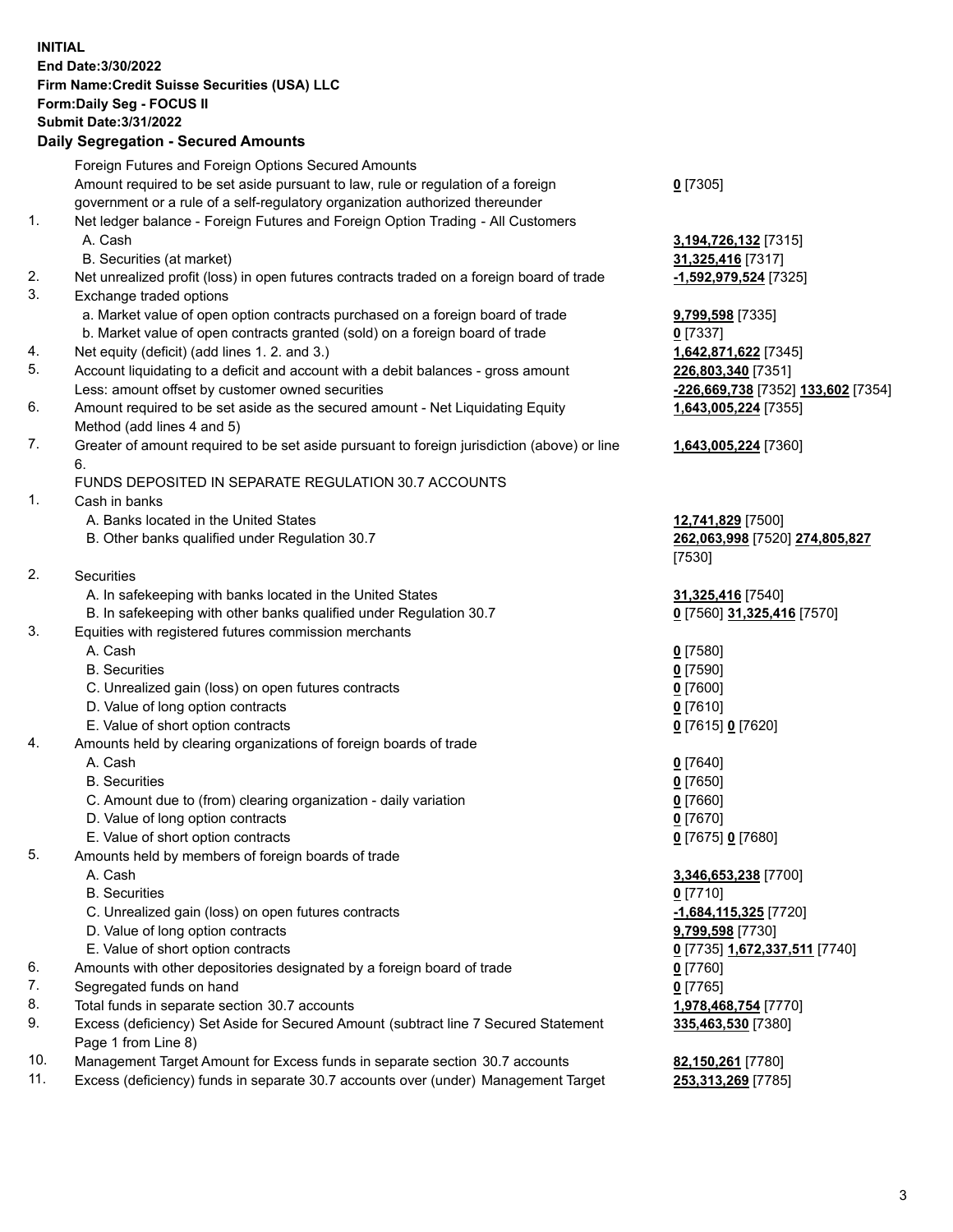**INITIAL End Date:3/30/2022 Firm Name:Credit Suisse Securities (USA) LLC Form:Daily Seg - FOCUS II Submit Date:3/31/2022 Daily Segregation - Segregation Statement** SEGREGATION REQUIREMENTS(Section 4d(2) of the CEAct) 1. Net ledger balance A. Cash **953,367,703** [7010] B. Securities (at market) **396,939,690** [7020] 2. Net unrealized profit (loss) in open futures contracts traded on a contract market **-81,488,587** [7030] 3. Exchange traded options A. Add market value of open option contracts purchased on a contract market **96,161,131** [7032] B. Deduct market value of open option contracts granted (sold) on a contract market **-68,671,832** [7033] 4. Net equity (deficit) (add lines 1, 2 and 3) **1,296,308,105** [7040] 5. Accounts liquidating to a deficit and accounts with debit balances - gross amount **3,997,797** [7045] Less: amount offset by customer securities **-3,997,598** [7047] **199** [7050] 6. Amount required to be segregated (add lines 4 and 5) **1,296,308,304** [7060] FUNDS IN SEGREGATED ACCOUNTS 7. Deposited in segregated funds bank accounts A. Cash **186,726,684** [7070] B. Securities representing investments of customers' funds (at market) **0** [7080] C. Securities held for particular customers or option customers in lieu of cash (at market) **370,316,025** [7090] 8. Margins on deposit with derivatives clearing organizations of contract markets A. Cash **832,744,487** [7100] B. Securities representing investments of customers' funds (at market) **0** [7110] C. Securities held for particular customers or option customers in lieu of cash (at market) **26,623,665** [7120] 9. Net settlement from (to) derivatives clearing organizations of contract markets **3,961,389** [7130] 10. Exchange traded options A. Value of open long option contracts **96,161,131** [7132] B. Value of open short option contracts **-68,671,832** [7133] 11. Net equities with other FCMs A. Net liquidating equity **153,653** [7140] B. Securities representing investments of customers' funds (at market) **0** [7160] C. Securities held for particular customers or option customers in lieu of cash (at market) **0** [7170] 12. Segregated funds on hand **0** [7150] 13. Total amount in segregation (add lines 7 through 12) **1,448,015,202** [7180] 14. Excess (deficiency) funds in segregation (subtract line 6 from line 13) **151,706,898** [7190] 15. Management Target Amount for Excess funds in segregation **64,815,415** [7194] **86,891,483** [7198]

16. Excess (deficiency) funds in segregation over (under) Management Target Amount Excess